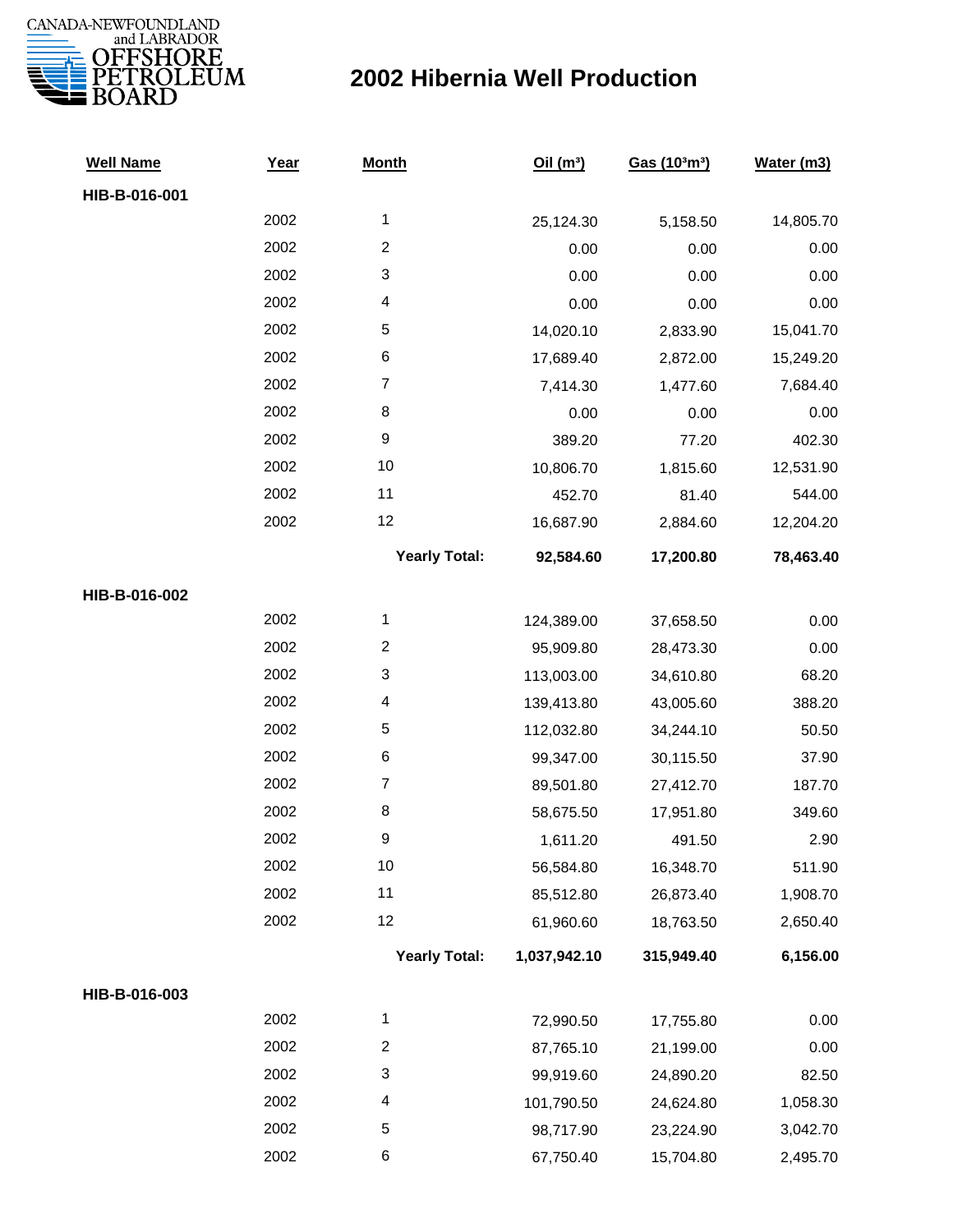

| <b>Well Name</b> | Year | <b>Month</b>              | Oil(m <sup>3</sup> ) | Gas (103m3) | Water (m3) |
|------------------|------|---------------------------|----------------------|-------------|------------|
|                  | 2002 | $\overline{7}$            | 85,073.50            | 19,905.10   | 5,987.40   |
|                  | 2002 | 8                         | 28,489.40            | 6,504.50    | 2,019.10   |
|                  | 2002 | $\boldsymbol{9}$          | 33,578.00            | 8,305.60    | 4,675.10   |
|                  | 2002 | 10                        | 3,071.70             | 745.10      | 352.40     |
|                  | 2002 | 11                        | 12,830.20            | 3,161.50    | 1,958.70   |
|                  | 2002 | 12                        | 36,436.10            | 8,545.90    | 2,592.10   |
|                  |      | <b>Yearly Total:</b>      | 728,412.90           | 174,567.20  | 24,264.00  |
| HIB-B-016-004Z   |      |                           |                      |             |            |
|                  | 2002 | 1                         | 183,998.60           | 40,149.80   | 1,327.90   |
|                  | 2002 | $\overline{2}$            | 162,128.10           | 33,853.50   | 4,211.50   |
|                  | 2002 | 3                         | 152,573.20           | 32,242.20   | 6,795.20   |
|                  | 2002 | 4                         | 178,919.60           | 38,401.70   | 8,386.70   |
|                  | 2002 | 5                         | 178,051.10           | 38,015.50   | 9,432.80   |
|                  | 2002 | 6                         | 125,568.20           | 25,793.90   | 6,888.90   |
|                  | 2002 | $\overline{7}$            | 169,877.30           | 34,412.10   | 9,371.70   |
|                  | 2002 | 8                         | 166,095.90           | 34,245.80   | 15,503.20  |
|                  | 2002 | 9                         | 92,253.50            | 18,860.60   | 8,163.60   |
|                  | 2002 | 10                        | 167,177.50           | 32,942.80   | 11,860.80  |
|                  | 2002 | 11                        | 165,629.30           | 33,737.80   | 12,849.00  |
|                  | 2002 | 12                        | 163,014.70           | 32,821.40   | 16,105.10  |
|                  |      | <b>Yearly Total:</b>      | 1,905,287.00         | 395,477.10  | 110,896.40 |
| HIB-B-016-008    |      |                           |                      |             |            |
|                  | 2002 | 1                         | 65,884.50            | 18,741.20   | 0.00       |
|                  | 2002 | 2                         | 68,364.70            | 21,033.20   | 0.00       |
|                  | 2002 | $\ensuremath{\mathsf{3}}$ | 76,985.50            | 24,077.60   | 0.00       |
|                  | 2002 | $\overline{\mathbf{4}}$   | 80,810.50            | 26,150.30   | 0.00       |
|                  | 2002 | $\sqrt{5}$                | 81,034.10            | 26,078.40   | 0.00       |
|                  | 2002 | 6                         | 53,860.00            | 17,724.90   | 0.00       |
|                  | 2002 | $\overline{7}$            | 34,194.90            | 11,124.90   | 0.00       |
|                  | 2002 | 8                         | 64,579.70            | 21,991.30   | 0.00       |
|                  | 2002 | $\boldsymbol{9}$          | 8,277.70             | 2,889.30    | 2.40       |
|                  | 2002 | $10$                      | 58,064.60            | 20,467.90   | 1.30       |
|                  | 2002 | 11                        | 41,313.80            | 15,214.20   | 0.00       |
|                  | 2002 | 12                        | 29,705.30            | 11,034.20   | 0.00       |
|                  |      | <b>Yearly Total:</b>      | 663,075.30           | 216,527.40  | 3.70       |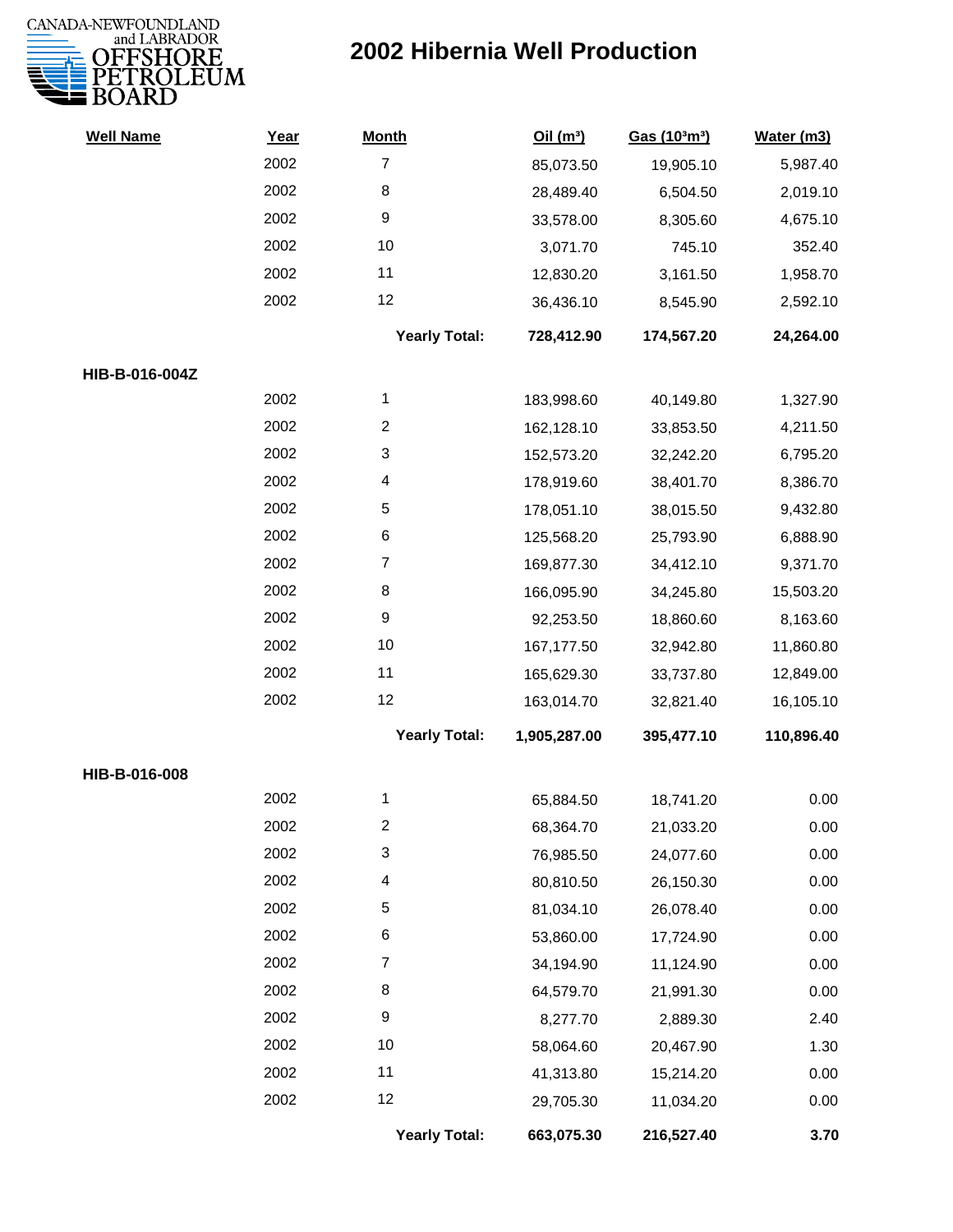

| <b>Well Name</b> | Year | <b>Month</b>            | Oil(m <sup>3</sup> ) | Gas (103m3) | Water (m3) |
|------------------|------|-------------------------|----------------------|-------------|------------|
| HIB-B-016-011    | 2002 | 1                       | 35,253.00            | 46,372.10   | 2,040.30   |
|                  | 2002 | $\overline{c}$          | 22,127.40            | 30,134.50   | 1,944.90   |
|                  | 2002 | 3                       | 10,588.30            | 13,840.30   | 553.80     |
|                  | 2002 | 4                       | 518.50               | 665.10      | 15.20      |
|                  | 2002 | 5                       | 570.20               | 720.50      | 16.50      |
|                  | 2002 | 6                       | 12,204.90            | 11,148.30   | 11.60      |
|                  | 2002 | 7                       | 0.00                 | 0.00        | 0.00       |
|                  | 2002 | 8                       | 0.00                 | 0.00        | 0.00       |
|                  | 2002 | 9                       | 0.00                 | 0.00        | 0.00       |
|                  | 2002 | 10                      | 0.00                 | 0.00        | 0.00       |
|                  | 2002 | 11                      | 0.00                 | 0.00        | 0.00       |
|                  | 2002 | 12                      | 0.00                 | 0.00        | 0.00       |
|                  |      | <b>Yearly Total:</b>    | 81,262.30            | 102,880.80  | 4,582.30   |
| HIB-B-016-014    |      |                         |                      |             |            |
|                  | 2002 | 1                       | 111,532.00           | 23,833.20   | 0.00       |
|                  | 2002 | $\overline{\mathbf{c}}$ | 101,027.60           | 21,197.60   | 363.70     |
|                  | 2002 | 3                       | 103,570.70           | 22,367.90   | 56.50      |
|                  | 2002 | 4                       | 104,129.60           | 22,771.60   | 34.30      |
|                  | 2002 | 5                       | 103,536.50           | 22,639.60   | 6.90       |
|                  | 2002 | 6                       | 91,692.40            | 20,086.30   | 0.00       |
|                  | 2002 | $\overline{7}$          | 89,236.50            | 19,611.50   | 31.40      |
|                  | 2002 | 8                       | 99,490.20            | 22,158.50   | 0.00       |
|                  | 2002 | 9                       | 65,649.20            | 15,019.60   | 0.00       |
|                  | 2002 | 10                      | 103,585.20           | 23,543.10   | 0.00       |
|                  | 2002 | 11                      | 97,839.90            | 23,128.00   | 0.00       |
|                  | 2002 | 12                      | 105,834.20           | 25,441.20   | 0.00       |
|                  |      | <b>Yearly Total:</b>    | 1,177,124.00         | 261,798.10  | 492.80     |
| HIB-B-016-017    |      |                         |                      |             |            |
|                  | 2002 | 1                       | 117,815.10           | 27,061.20   | 610.30     |
|                  | 2002 | $\overline{c}$          | 106,733.60           | 24,983.20   | 1,102.70   |
|                  | 2002 | 3                       | 104,252.60           | 25,207.80   | 2,186.70   |
|                  | 2002 | 4                       | 117,607.20           | 27,076.50   | 2,494.30   |
|                  | 2002 | 5                       | 121,025.70           | 28,463.20   | 2,992.90   |
|                  | 2002 | 6                       | 115,835.70           | 27,233.40   | 3,170.10   |
|                  | 2002 | $\overline{7}$          | 101,017.70           | 24,076.00   | 10,873.50  |
|                  | 2002 | 8                       | 107,318.00           | 25,467.90   | 20,188.20  |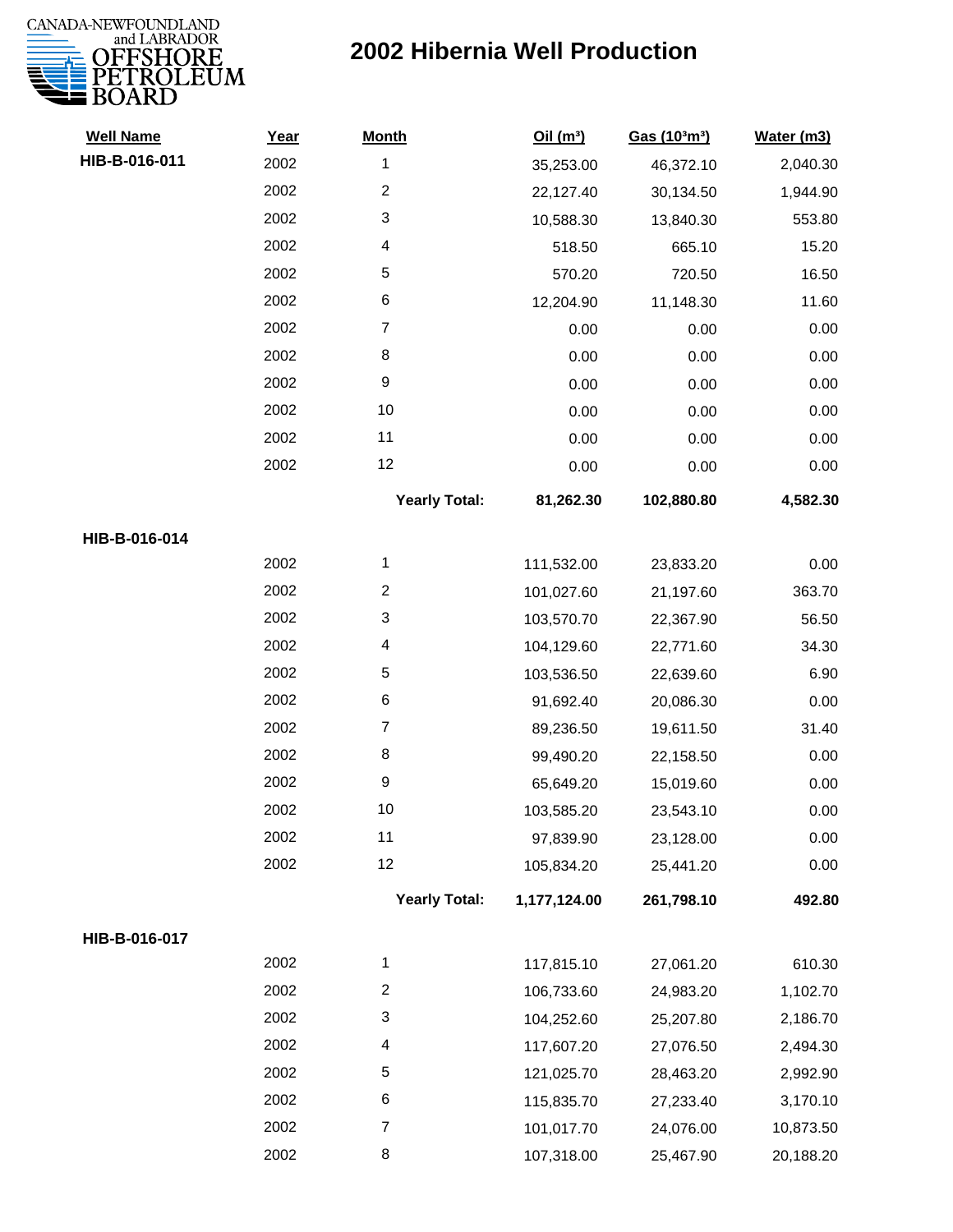

| <b>Well Name</b> | Year | <b>Month</b>            | Oil(m <sup>3</sup> ) | Gas (103m3) | Water (m3) |
|------------------|------|-------------------------|----------------------|-------------|------------|
|                  | 2002 | $\boldsymbol{9}$        | 13,382.70            | 3,270.80    | 3,332.50   |
|                  | 2002 | 10                      | 63,795.80            | 15,609.70   | 18,609.30  |
|                  | 2002 | 11                      | 71,345.20            | 16,369.10   | 30,387.40  |
|                  | 2002 | 12                      | 67,277.70            | 14,806.50   | 40,827.60  |
|                  |      | <b>Yearly Total:</b>    | 1,107,407.00         | 259,625.30  | 136,775.50 |
| HIB-B-016-018    |      |                         |                      |             |            |
|                  | 2002 | 1                       | 18,350.90            | 4,272.00    | 6,587.60   |
|                  | 2002 | $\overline{c}$          | 36,904.60            | 8,774.20    | 10,782.00  |
|                  | 2002 | 3                       | 37,495.10            | 9,072.20    | 10,926.90  |
|                  | 2002 | 4                       | 49,722.20            | 12,948.00   | 13,404.00  |
|                  | 2002 | 5                       | 33,307.70            | 8,405.40    | 2,925.80   |
|                  | 2002 | 6                       | 95,862.80            | 23,954.40   | 1,546.60   |
|                  | 2002 | $\overline{7}$          | 93,731.90            | 23,525.20   | 1,358.70   |
|                  | 2002 | 8                       | 104,728.40           | 26,237.20   | 1,965.30   |
|                  | 2002 | 9                       | 45,667.70            | 11,694.10   | 673.60     |
|                  | 2002 | 10                      | 103,283.70           | 26,042.00   | 2,060.50   |
|                  | 2002 | 11                      | 88,991.40            | 23,048.40   | 2,603.50   |
|                  | 2002 | 12                      | 93,068.60            | 24,116.90   | 2,748.10   |
|                  |      | <b>Yearly Total:</b>    | 801,115.00           | 202,090.00  | 57,582.60  |
| HIB-B-016-019Z   |      |                         |                      |             |            |
|                  | 2002 | 1                       | 17,193.70            | 1,405.40    | 215.10     |
|                  | 2002 | $\overline{c}$          | 0.00                 | 0.00        | 0.00       |
|                  | 2002 | 3                       | 17,634.20            | 1,392.90    | 1.50       |
|                  | 2002 | 4                       | 15,609.00            | 1,256.90    | 7.00       |
|                  | 2002 | 5                       | 9,858.00             | 751.40      | 0.00       |
|                  | 2002 | 6                       | 2,330.60             | 180.10      | 0.00       |
|                  | 2002 | $\boldsymbol{7}$        | 8,040.30             | 623.70      | 0.00       |
|                  | 2002 | 8                       | 4,149.80             | 323.20      | 0.00       |
|                  | 2002 | 9                       | 65.10                | 5.20        | 0.00       |
|                  | 2002 | 10                      | 0.00                 | 0.00        | 0.00       |
|                  | 2002 | 11                      | 0.00                 | 0.00        | 0.00       |
|                  | 2002 | 12                      | 0.00                 | 0.00        | 0.00       |
|                  |      | <b>Yearly Total:</b>    | 74,880.70            | 5,938.80    | 223.60     |
| HIB-B-016-022    |      |                         |                      |             |            |
|                  | 2002 | 1                       | 0.00                 | 0.00        | 0.00       |
|                  | 2002 | $\overline{\mathbf{c}}$ | 0.00                 | 0.00        | 0.00       |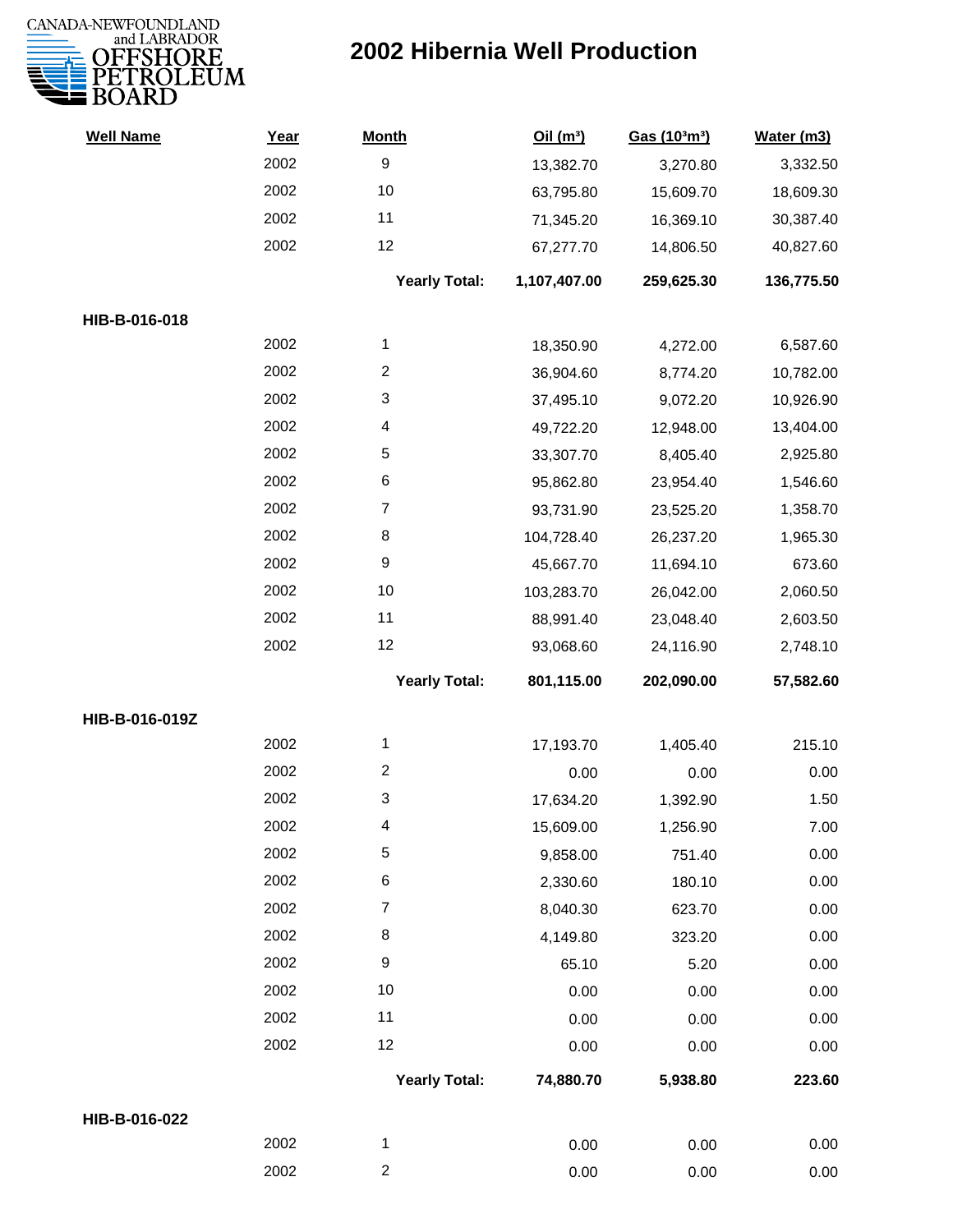

| <b>Well Name</b> | Year | <b>Month</b>            | Oil(m <sup>3</sup> ) | Gas (103m3) | Water (m3) |
|------------------|------|-------------------------|----------------------|-------------|------------|
|                  | 2002 | 3                       | 0.00                 | 0.00        | 0.00       |
|                  | 2002 | 4                       | 0.00                 | 0.00        | 0.00       |
|                  | 2002 | 5                       | 0.00                 | 0.00        | 0.00       |
|                  | 2002 | 6                       | 0.00                 | 0.00        | 0.00       |
|                  | 2002 | $\overline{7}$          | 0.00                 | 0.00        | 0.00       |
|                  | 2002 | 8                       | 70,685.60            | 16,199.80   | 0.00       |
|                  | 2002 | 9                       | 60,920.50            | 14,087.30   | 0.00       |
|                  | 2002 | 10                      | 122,282.50           | 27,656.90   | 0.00       |
|                  | 2002 | 11                      | 108,442.40           | 25,398.90   | $0.00\,$   |
|                  | 2002 | 12                      | 122,177.30           | 28,608.00   | 129.80     |
|                  |      | <b>Yearly Total:</b>    | 484,508.30           | 111,950.90  | 129.80     |
| HIB-B-016-023    |      |                         |                      |             |            |
|                  | 2002 | 1                       | 0.00                 | 0.00        | 0.00       |
|                  | 2002 | $\overline{c}$          | 0.00                 | 0.00        | 0.00       |
|                  | 2002 | 3                       | 7,490.30             | 728.80      | 0.00       |
|                  | 2002 | $\overline{\mathbf{4}}$ | 0.00                 | 0.00        | 0.00       |
|                  | 2002 | 5                       | 2,119.90             | 204.80      | 0.00       |
|                  | 2002 | 6                       | 3,170.90             | 300.70      | 0.00       |
|                  | 2002 | $\overline{7}$          | 8,864.50             | 815.40      | 6.40       |
|                  | 2002 | 8                       | 12,748.60            | 1,220.30    | 6.20       |
|                  | 2002 | 9                       | 0.00                 | 0.00        | 0.00       |
|                  | 2002 | 10                      | 21,779.40            | 2,157.00    | 0.00       |
|                  | 2002 | 11                      | 15,336.60            | 1,516.00    | 0.00       |
|                  | 2002 | 12                      | 13,401.70            | 1,265.50    | 0.00       |
|                  |      | <b>Yearly Total:</b>    | 84,911.90            | 8,208.50    | 12.60      |
| HIB-B-016-024    |      |                         |                      |             |            |
|                  | 2002 | 1                       | 29,006.60            | 3,137.50    | 0.00       |
|                  | 2002 | $\overline{c}$          | 59,310.00            | 8,057.10    | 0.00       |
|                  | 2002 | 3                       | 33,375.60            | 3,800.30    | 300.40     |
|                  | 2002 | 4                       | 0.00                 | 0.00        | 0.00       |
|                  | 2002 | 5                       | 62,957.80            | 7,811.20    | 252.30     |
|                  | 2002 | 6                       | 98,003.00            | 12,256.80   | 0.00       |
|                  | 2002 | $\overline{7}$          | 139,410.10           | 17,475.70   | 0.00       |
|                  | 2002 | 8                       | 156,768.80           | 19,891.70   | 0.00       |
|                  | 2002 | 9                       | 79,111.60            | 10,380.60   | 0.00       |
|                  | 2002 | 10                      | 188,091.80           | 23,752.30   | 0.00       |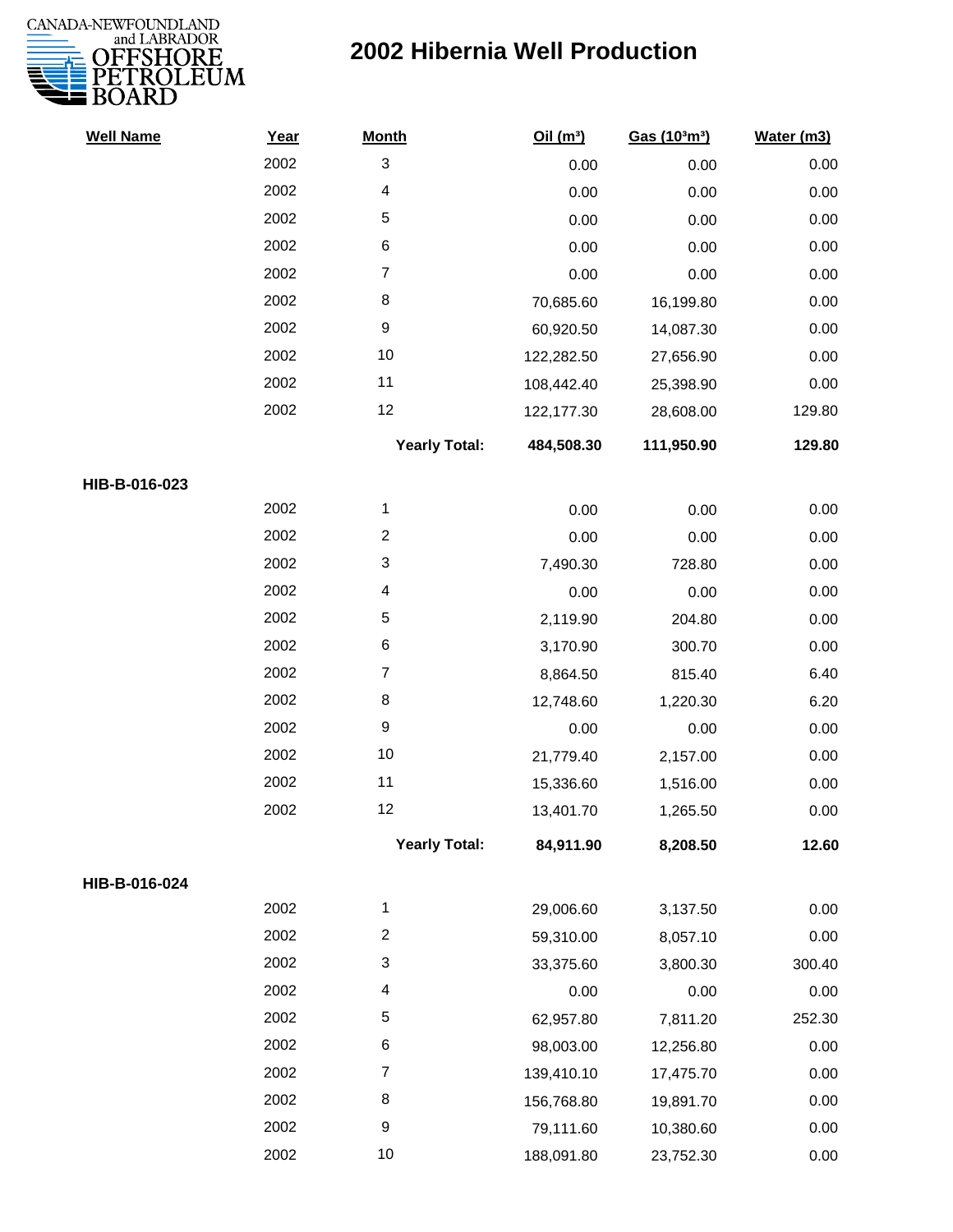

| <b>Well Name</b> | Year | <b>Month</b>         | Oil(m <sup>3</sup> ) | Gas (103m3) | Water (m3) |
|------------------|------|----------------------|----------------------|-------------|------------|
|                  | 2002 | 11                   | 158,098.60           | 20,838.90   | 4,765.10   |
|                  | 2002 | 12                   | 132,700.90           | 16,286.40   | 21,413.60  |
|                  |      | <b>Yearly Total:</b> | 1,136,834.80         | 143,688.50  | 26,731.40  |
| HIB-B-016-025    |      |                      |                      |             |            |
|                  | 2002 | $\mathbf{1}$         | 0.00                 | 0.00        | 0.00       |
|                  | 2002 | $\overline{c}$       | 0.00                 | 0.00        | 0.00       |
|                  | 2002 | 3                    | 7,833.40             | 259.00      | 26.20      |
|                  | 2002 | 4                    | 0.00                 | 0.00        | 0.00       |
|                  | 2002 | 5                    | 860.10               | 28.40       | 0.80       |
|                  | 2002 | 6                    | 360.60               | 11.80       | 0.30       |
|                  | 2002 | $\overline{7}$       | 2,282.20             | 74.50       | 2.20       |
|                  | 2002 | 8                    | 0.00                 | 0.00        | 0.00       |
|                  | 2002 | $\boldsymbol{9}$     | 0.00                 | 0.00        | 0.00       |
|                  | 2002 | 10                   | 120.60               | 3.90        | 0.10       |
|                  | 2002 | 11                   | 3,670.20             | 123.00      | 3.50       |
|                  | 2002 | 12                   | 2,935.90             | 96.30       | 2.50       |
|                  |      | <b>Yearly Total:</b> | 18,063.00            | 596.90      | 35.60      |
| HIB-B-016-028    |      |                      |                      |             |            |
|                  | 2002 | 3                    | 5,575.80             | 831.40      | 321.20     |
|                  | 2002 | 4                    | 2,993.70             | 515.00      | 0.00       |
|                  | 2002 | 5                    | 449.30               | 76.10       | 0.00       |
|                  | 2002 | 6                    | 0.00                 | 0.00        | 0.00       |
|                  | 2002 | $\overline{7}$       | 0.00                 | 0.00        | 0.00       |
|                  | 2002 | 8                    | 0.00                 | 0.00        | 0.00       |
|                  | 2002 | 9                    | 0.00                 | 0.00        | 0.00       |
|                  |      | <b>Yearly Total:</b> | 9,018.80             | 1,422.50    | 321.20     |
| HIB-B-016-028Z   |      |                      |                      |             |            |
|                  | 2002 | 10                   | 25,001.80            | 4,693.40    | 58.50      |
|                  | 2002 | 11                   | 40,783.70            | 8,092.60    | 236.50     |
|                  | 2002 | 12                   | 52,070.60            | 10,149.50   | 116.30     |
|                  |      | <b>Yearly Total:</b> | 117,856.10           | 22,935.50   | 411.30     |
| HIB-B-016-029    |      |                      |                      |             |            |
|                  | 2002 | 4                    | 102,265.90           | 21,287.70   | 312.20     |
|                  | 2002 | 5                    | 98,358.00            | 20,644.40   | 0.00       |
|                  | 2002 | 6                    | 84,285.10            | 17,703.40   | 0.00       |